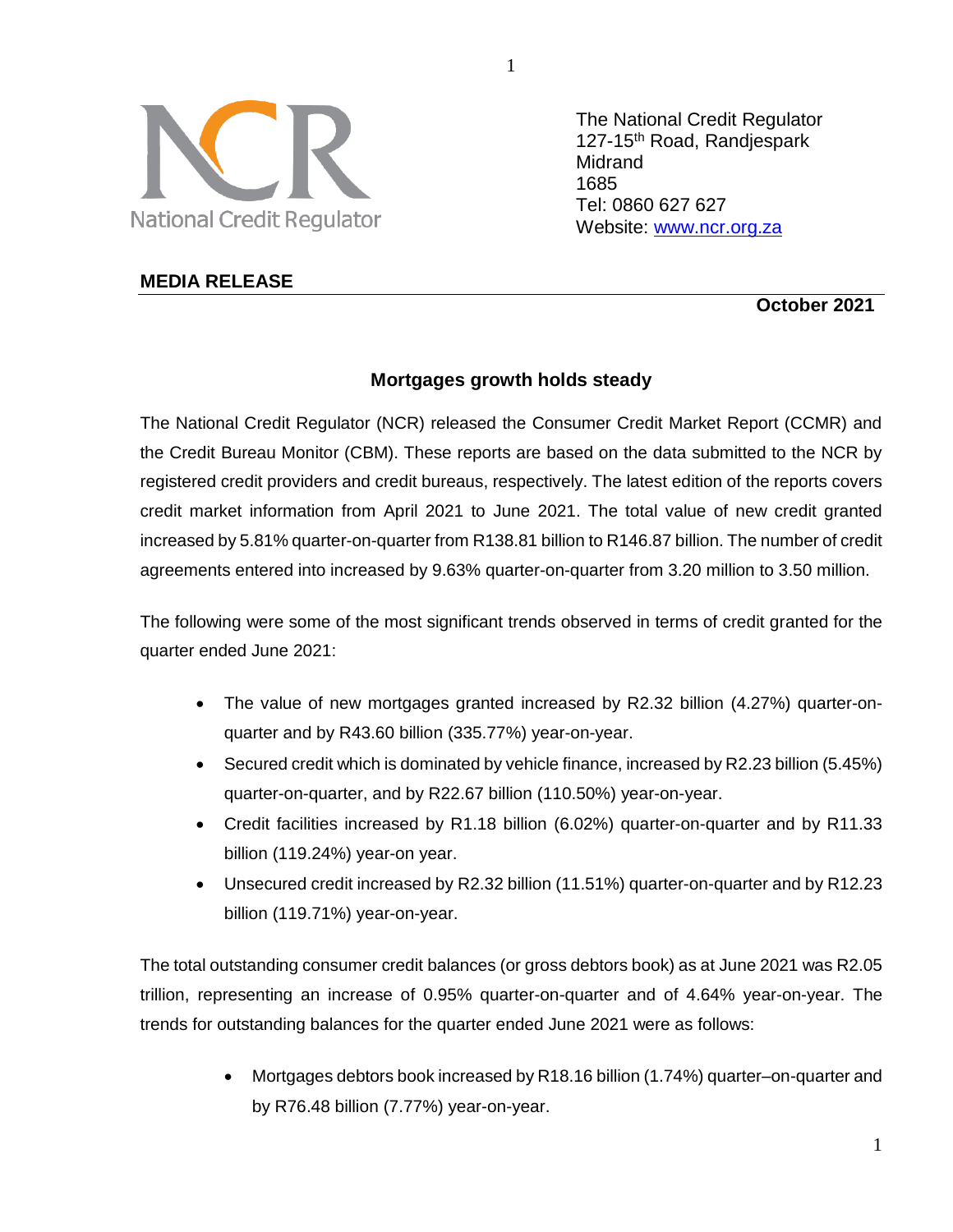- Secured credit debtors book increased by R3.12 billion (0.68%) quarter-on-quarter and by R16.06 billion (3.62%) year-on-year.
- Credit facilities debtors book increased by R1.53 billion (0.58%) quarter-on-quarter and by R8.66 billion (3.36%) year-on-year.
- Unsecured credit debtors book decreased by R2.77 billion (1.30%) quarter-onquarter and by R10.72 billion (4.85%) year-on-year.

Credit bureaus held records for 26.22 million credit-active consumers, which showed a decrease of 4.77% when compared to the 27.53 million in the previous quarter. Consumers classified in good standing decreased by 868,581 to 16.14 million consumers. This amounts to 61.59% of the total number of credit-active consumers. The number of credit-active accounts decreased from 85.09 million to 85.08 million in the quarter ended June 2021. The number of impaired accounts has decreased from 20.18 million (23.71%) to 19.86 million (23.34%) in June 2021, a decrease of 313,348 quarter-on-quarter and 796,144 year-on-year.

The number of credit reports issued to consumers increased from 584,437 to 588,018. A total of 548,150 (93.22%) credit reports were issued free of charge, and the balance of 39,868 (6.78%) were issued at a cost. There were 30,844 disputes lodged on information held on consumer credit records for the quarter ended June 2021.

It is by no doubt that, COVID-19 has had a financial impact on consumers as some have lost employment whilst others have had a reduction in their income. This has therefore; put a lot of strain to immediate families and even extended families. The NCR continues to encourage those consumers who are battling with their debts to use available debt relief mechanisms such as contacting one's credit providers and re-negotiating payment terms, if this fails, consumers can consider debt counselling. A list of all registered debt counsellors is available on the NCR's website [\(www.ncr.org.za](http://www.ncr.org.za/) or by calling 0860 627 627). Credit life insurance is also an option to be considered where necessary. In order to know if you have credit life insurance, consumers should check their credit agreements or contact their credit providers for assistance, says Nomsa Motshegare, the Chief Executive Officer (CEO) of the NCR.